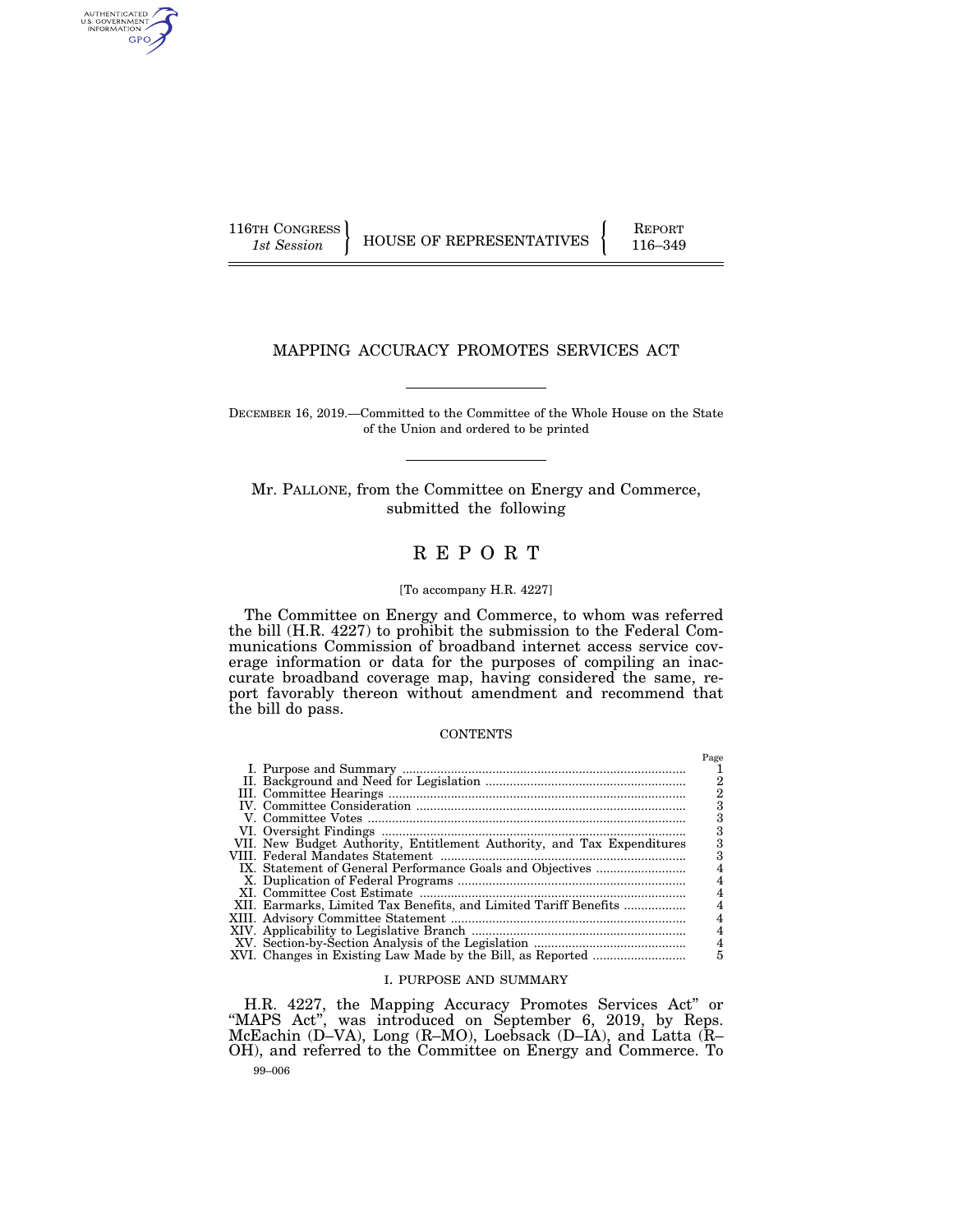ensure that the Federal Communications Commission (FCC or Commission) and the public have access to accurate and granular information regarding the availability of broadband, the MAPS Act specifies that it is unlawful for a person to willfully, knowingly, or recklessly submit inaccurate information about the availability or quality of service of broadband.

#### II. BACKGROUND AND NEED FOR LEGISLATION

The FCC began collecting subscription and connection data for broadband and telephone service using Form 477 in 2000.1 Since then, these data have become the primary source for many FCC actions, including its publication of statutorily mandated reports to Congress regarding competition among certain service providers, and the availability of advanced communications capability.2 The FCC has also used these data to update its universal service policies, including by excluding certain areas from receiving support.3

In recent years, the FCC's efforts at mapping the availability of broadband internet access service have been widely criticized. A key part of the failures of the Commission's mapping process relates to inaccurately submitted data. In December of 2018, the FCC opened an investigation into whether one or more major carriers violated the Mobility Fund Phase II reverse auction's mapping rules by submitting inaccurate mapping data, $4$  and in May of  $2019$ , one company erroneously claimed to be serving millions more people than it was in fact serving.5

#### III. COMMITTEE HEARINGS

For the purposes of section 103(i) of H. Res. 6 of the 116th Congress, the following hearing was used to develop or consider H.R. 4227:

The Subcommittee on Communications and Technology held a legislative hearing on September 11, 2019, entitled ''Legislating to Connect America: Improving the Nation's Broadband Maps.'' The Subcommittee received testimony from the following witnesses:

• James M. Assey, Executive Vice President, NCTA—The Internet & Television Association;

• Shirley Bloomfield, Chief Executive Officer, NTCA—The Rural Broadband Association;

• Dana J. Floberg, Policy Manager, Free Press & Free Press Action;

• Jonathan Spalter, President and CEO, US Telecom Association;

• Grant Spellmeyer, Vice President, Federal Affairs & Public Policy, U.S. Cellular; and

• James W. Stegeman, President/CEO, CostQuest Associates.

<sup>&</sup>lt;sup>1</sup> See Federal Communications Commission, *Establishing the Digital Opportunity Data Collection, Modernizing the FCC Form 477 Data Program, Report and Order and Second Notice of Proposed Rulemaking, WC Docket No. 19–195* 

<sup>3</sup> *Id.* at ¶ 8. 4Federal Communications Commission, *FCC Launches Investigation into Potential Violations* 

of Mobility Fund Phase II Mapping Rules, Press Release (Dec. 7, 2018).<br><sup>5</sup> Federal Communications Commission, *Inquiry Concerning Deployment of Advanced Tele-communications Capability to All Americans in a Reasonable and T*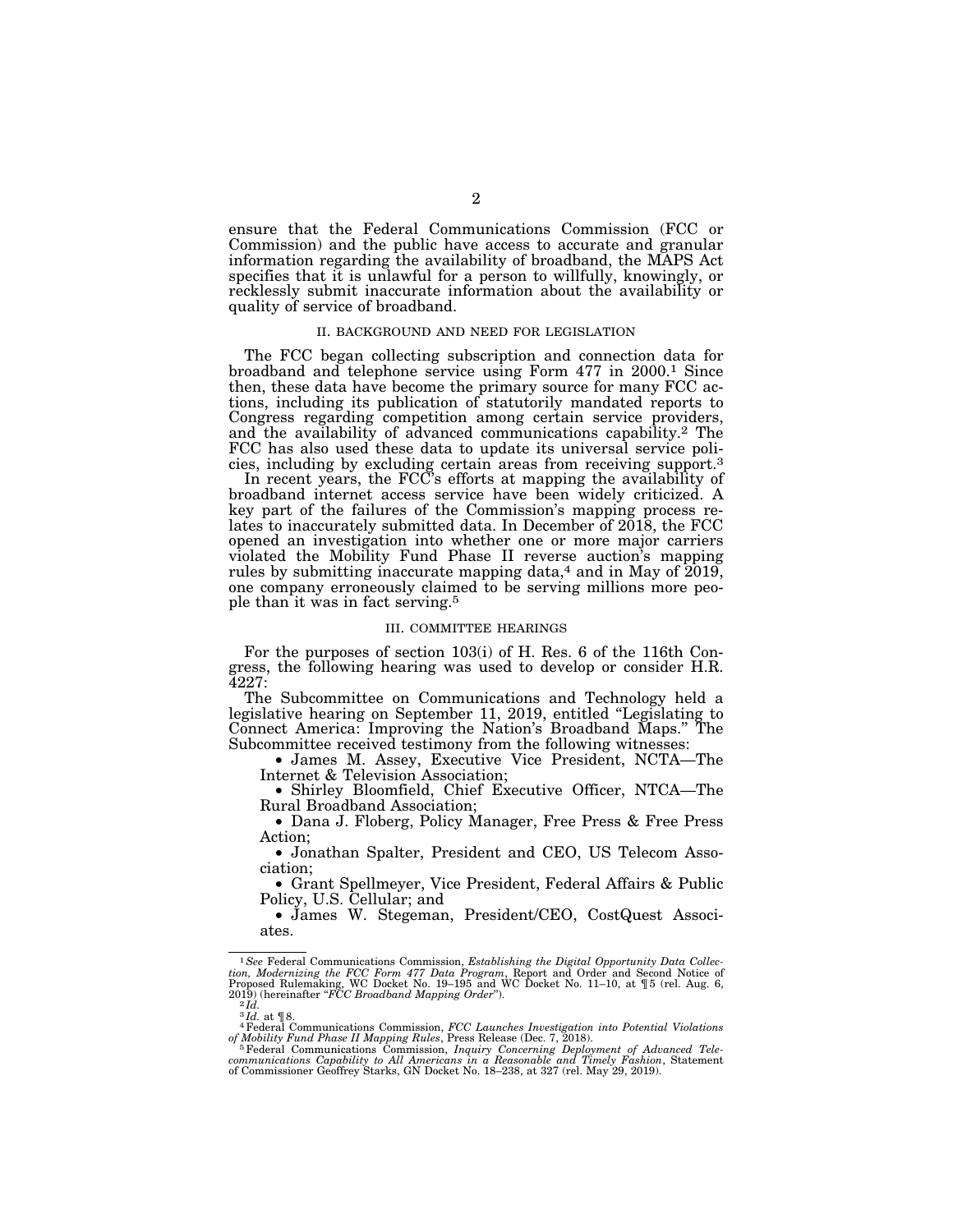### IV. COMMITTEE CONSIDERATION

H.R. 4227, the ''Mapping Accuracy Promotes Services Act'' or ''MAPS Act'', was introduced on September 6, 2019, by Reps. McEachin (D–VA), Long (R–MO), Loebsack (D–IA), and Latta (R– OH), and referred to the Committee on Energy and Commerce. The bill was subsequently referred to the Subcommittee on Communications and Technology on September 7, 2019. Following a legislative hearing, on November 14, 2019, the Subcommittee met in open markup session, pursuant to notice, for consideration of H.R. 4227. No amendments were offered during Subcommittee consideration. Subsequently, the Subcommittee on Communications and Technology agreed to a motion by Mr. Doyle, Chairman of the subcommittee, to forward H.R. 4227 favorably to the full Committee, without amendment, by voice vote.

On November 20, 2019, the full Committee on Energy and Commerce met in open markup session, pursuant to notice, to consider H.R. 4227. During consideration of the bill, no amendments were offered. Subsequently, the full Committee agreed to a motion by Mr. Pallone, Chairman of the committee, to order H.R. 4227 reported favorably to the House, without amendment, by a voice vote, a quorum being present.

### V. COMMITTEE VOTES

Clause 3(b) of rule XIII of the Rules of the House of Representatives requires the Committee to list each record vote on the motion to report legislation and amendments thereto. The Committee advises that there were no record votes taken on H.R. 4227, including the motion on final passage by Mr. Pallone on the bill.

### VI. OVERSIGHT FINDINGS

Pursuant to clause  $3(c)(1)$  of rule XIII and clause  $2(b)(1)$  of rule X of the Rules of the House of Representatives, the oversight findings and recommendations of the committee are reflected in the descriptive portion of the report.

#### VII. NEW BUDGET AUTHORITY, ENTITLEMENT AUTHORITY, AND TAX EXPENDITURES

Pursuant to 3(c)(2) of rule XIII of the Rules of the House of Representatives, the Committee adopts as its own the estimate of new budget authority, entitlement authority, or tax expenditures or revenues contained in the cost estimate prepared by the Director of the Congressional Budget Office pursuant to section 402 of the Congressional Budget Act of 1974.

The Committee has requested but not received from the Director of the Congressional Budget Office a statement as to whether this bill contains any new budget authority, spending authority, credit authority, or an increase or decrease in revenues or tax expenditures.

#### VIII. FEDERAL MANDATES STATEMENT

The Committee adopts as its own the estimate of Federal mandates prepared by the Director of the Congressional Budget Office pursuant to section 423 of the Unfunded Mandates Reform Act.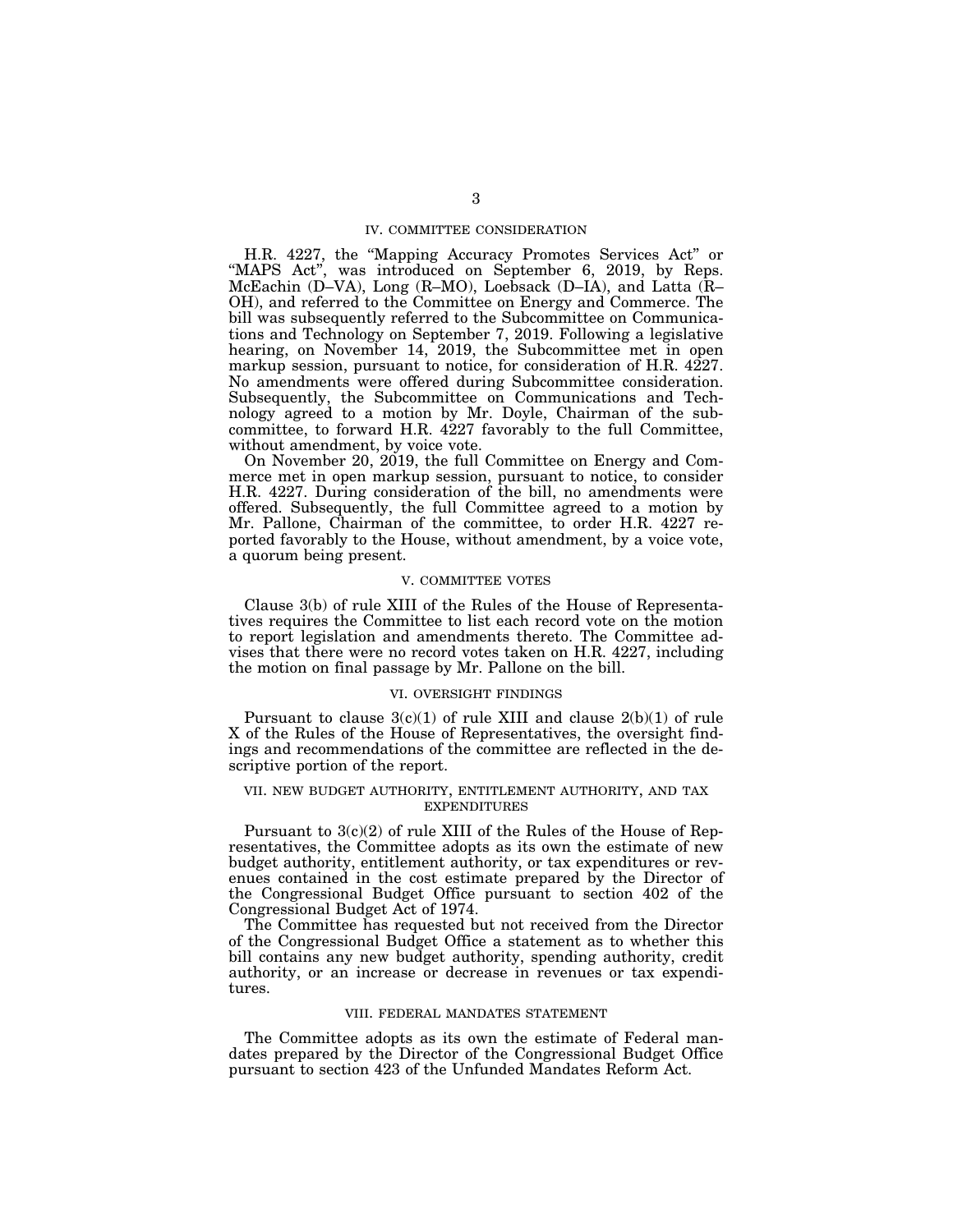### IX. STATEMENT OF GENERAL PERFORMANCE GOALS AND OBJECTIVES

Pursuant to clause  $3(c)(4)$  of rule XIII, the general performance goal or objective of this legislation is to make it unlawful for any person to submit inaccurate broadband availability or quality of service data willfully, knowingly, or recklessly.

### X. DUPLICATION OF FEDERAL PROGRAMS

Pursuant to clause 3(c)(5) of rule XIII, no provision of H.R. 4227 is known to be duplicative of another Federal program, including any program that was included in a report to Congress pursuant to section 21 of Public Law 111–139 or the most recent Catalog of Federal Domestic Assistance.

#### XI. COMMITTEE COST ESTIMATE

Pursuant to clause  $3(d)(1)$  of rule XIII, the Committee adopts as its own the cost estimate prepared by the Director of the Congressional Budget Office pursuant to section 402 of the Congressional Budget Act of 1974.

#### XII. EARMARKS, LIMITED TAX BENEFITS, AND LIMITED TARIFF BENEFITS

Pursuant to clause  $9(e)$ ,  $9(f)$ , and  $9(g)$  of rule XXI, the Committee finds that H.R. 4227 contains no earmarks, limited tax benefits, or limited tariff benefits.

#### XIII. ADVISORY COMMITTEE STATEMENT

The legislation does not create any new Federal advisory committee within the meaning of section 5(b) of the Federal Advisory Committee Act.

#### XIV. APPLICABILITY TO LEGISLATIVE BRANCH

The Committee finds that the legislation does not relate to the terms and conditions of employment or access to public services or accommodations within the meaning of section  $10\overline{2}(b)(3)$  of the Congressional Accountability Act.

### XV. SECTION-BY-SECTION ANALYSIS OF THE LEGISLATION

### *Section 1. Short title*

Section 1 designates that the short title may be cited as the ''Mapping Accuracy Promotes Services Act'' or ''MAPS Act''.

### *Sec. 2. Definitions*

Section 2 provides definitions for the terms ''broadband internet access service", "Commission", "provider", and "quality of service".

## *Sec. 3. Enforcement*

Section 3 specifies that it is unlawful for a person to willfully, knowingly, or recklessly submit inaccurate information about the availability or quality of service of broadband. The Committee recognizes that information and data submitted by providers may contain minor mistakes. Therefore, the standard set forth in this provision, including the word ''recklessly'', is not intended to apply to providers who submit information that contains unintentional er